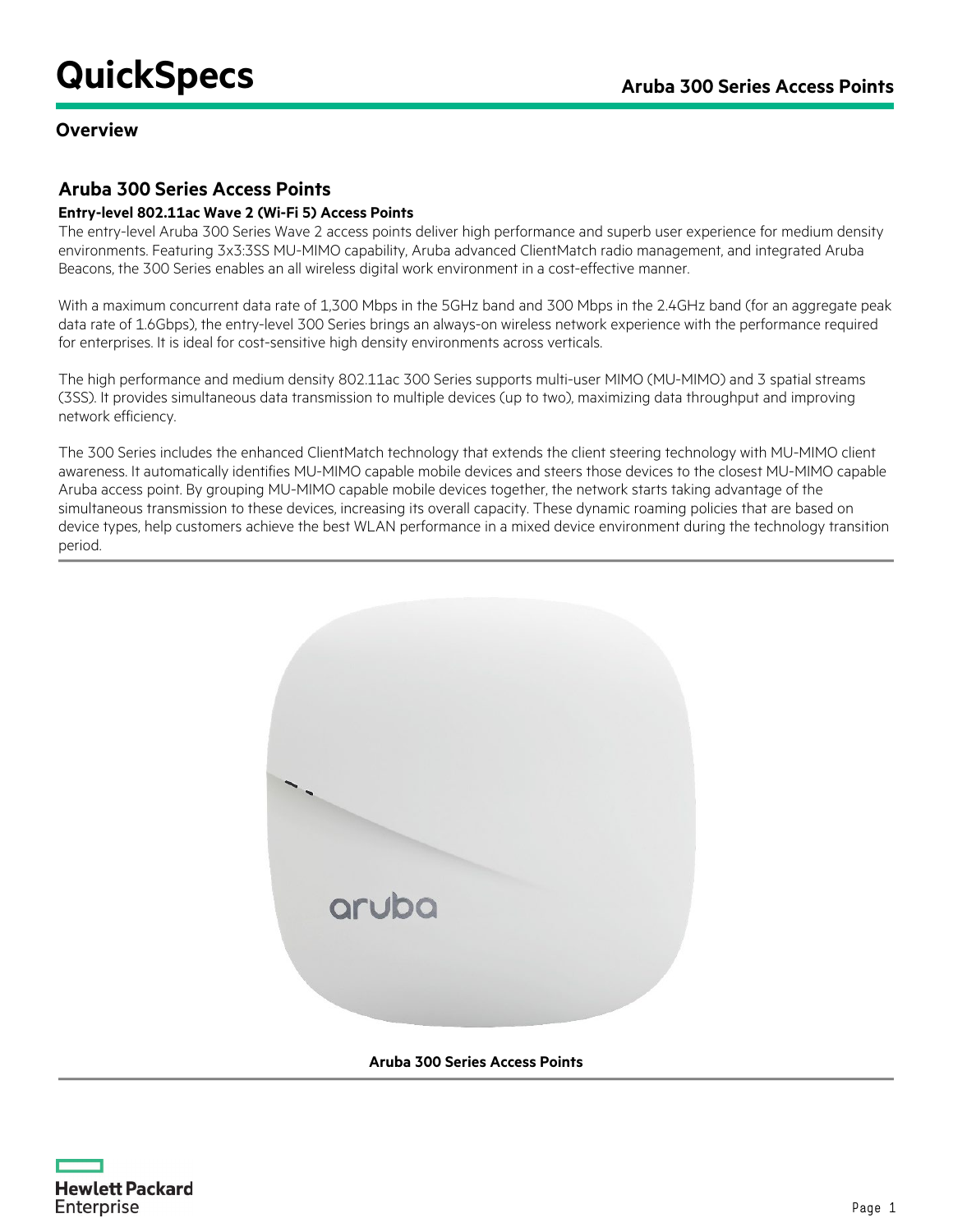# **Standard Features**

## **IoT Platform Capabilities**

Like all Aruba Wi-Fi 6 APs, the 300 Series provides integrated Bluetooth capabilities to enable Meridian and IoT-based location services, asset tracking, and mobile engagement services. For expanded use cases, an IoT expansion radio can be added to support the Zigbee protocol. These features allow organizations to leverage the AP as an IoT platform, which eliminates the need for an overlay infrastructure and additional IT resources.

## **Unique Benefits**

- Dual Radio 802.11ac Access Point with Multi-User MIMO
	- − Supports up to 1,300Mbps in the 5GHz band (with 3SS/VHT80 clients) and up to 300Mbps in the 2.4GHz band (with 2SS/HT40 clients).
- Built-in Bluetooth Low-Energy (BLE) radio
	- − Enables location-based services with BLE-enabled mobile devices receiving signals from multiple Aruba Beacons at the same time.
	- − Enables management of your deployment of battery-powered Aruba Beacons.
- Advanced Cellular Coexistence (ACC)
	- − Minimizes interference from 3G/4G cellular networks, distributed antenna systems and commercial small cell/femtocell equipment.
- Quality of service for Unified Communication apps
	- Supports priority handling and policy enforcement for unified communication apps, including Microsoft Skype for Business with encrypted videoconferencing, voice, chat and desktop sharing.
- RF Management
	- − Adaptive Radio Management (ARM) technology automatically assigns channel and power settings, provides airtime fairness, and ensures that APs stay clear of all sources of RF interference to deliver reliable, highperformance WLANs.
	- − The Aruba 300 Series APs can be configured to provide part-time or dedicated air monitoring for spectrum analysis and wireless intrusion protection, VPN tunnels to extend remote locations to corporate resources, and wireless mesh connections where Ethernet drops are not available.
- Intelligent app visibility and control
	- − AppRF technology leverages deep packet inspection to classify and block, prioritize, or limit bandwidth for thousands of applications in a range of categories.
- **Security** 
	- − Integrated wireless intrusion protection offers threat protection and mitigation, and eliminates the need for separate RF sensors and security appliances.
	- − IP reputation and security services identify, classify, and block malicious files, URLs and IPs, providing comprehensive protection against advanced online threats.
	- − Integrated Trusted Platform Module (TPM) for secure storage of credentials and keys.
- Intelligent Power Monitoring (IPM):
	- Enables the AP to continuously monitor and report its actual power consumption and optionally make autonomous decisions to disable certain capabilities.
	- − For the 300 Series Access Points, the IPM power-save feature applies when the unit is powered by an 802.3af PoE source. By default, the USB interface will be the first feature to turn off if AP power consumption exceeds the available power budget. In rare cases it may be necessary to take additional power saving measures, but in most cases, the 300 Series APs will operate in unrestricted mode.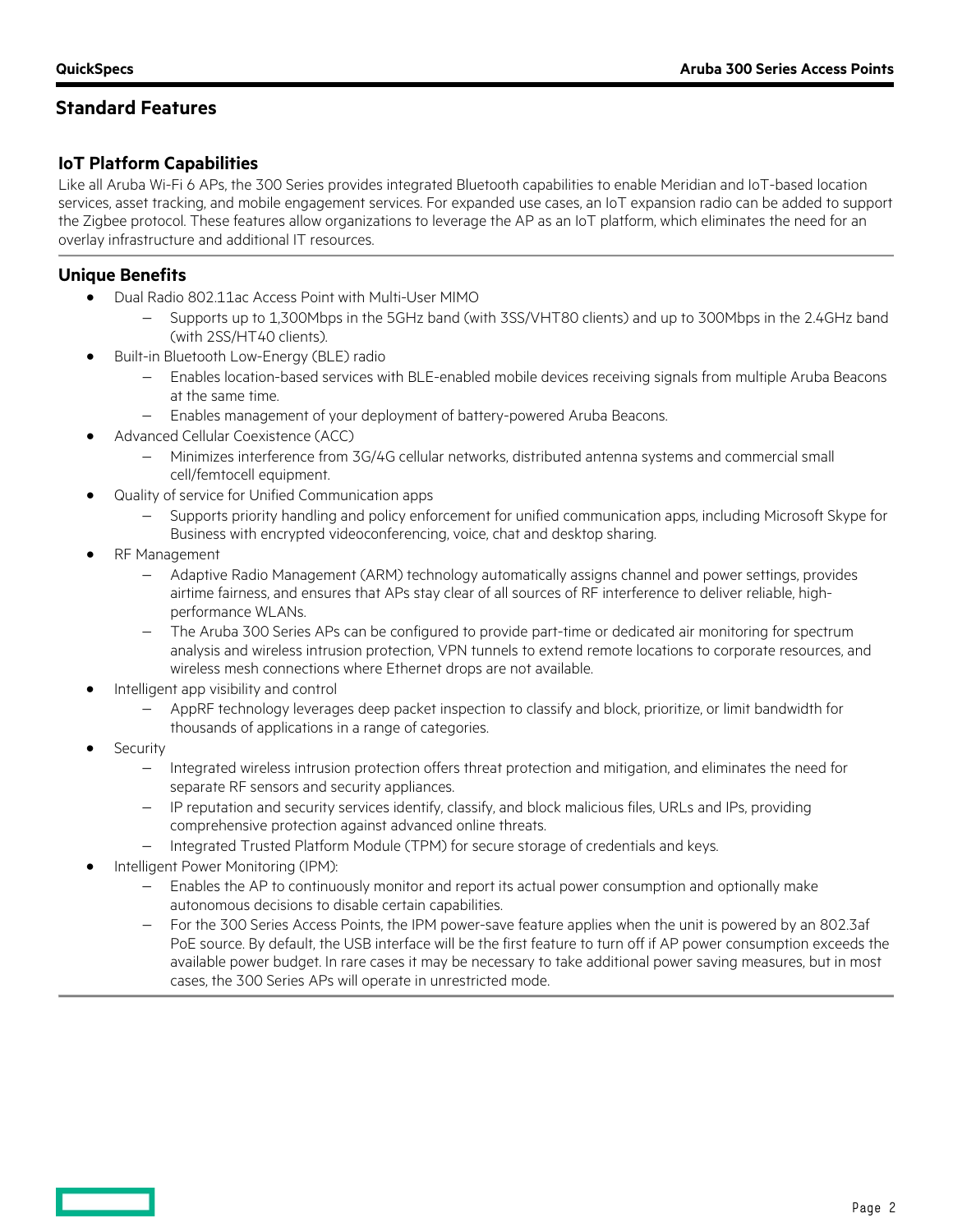## **Standard Features**

## **300 Series Access Point**

- AP-304 (controller-managed) and IAP-304 (Instant):
	- − 5GHz 802.11ac 3x3 MIMO (1,300Mbps max rate) and 2.4GHz 2x2 MIMO (300Mbps max rate) radios, with a total of three dual-band RP-SMA connectors for external antennas
	- AP-305 (controller-managed) and IAP-305 (Instant):
		- − 5GHz 802.11ac 3x3 MIMO (1,300Mbps max rate) and 2.4GHz 802.11n 2x2 MIMO (300Mbps max rate) radios, with a total of three integrated omni-directional downtilt dual-band antennas

### **Choose your Operating Mode**

Aruba 300 Series APs offer a choice of operating modes to meet your unique management and deployment requirements.

- Controller-managed mode When managed by Aruba Mobility Controllers, Aruba 300 Series APs offer centralized configuration, data encryption, policy enforcement and network services, as well as distributed and centralized traffic forwarding.
- Aruba Instant mode In Aruba Instant mode, a single AP automatically distributes the network configuration to other Instant APs in the WLAN. Simply power-up one Instant AP, configure it over the air, and plug in the other APs - the entire process takes about five minutes. If WLAN requirements change, a built-in migration path allows 300 Series instant APs to become part of a WLAN that is managed by a Mobility Controller.
- Remote AP (RAP) for branch deployments.
- Air monitor (AM) for wireless IDS, rogue detection and containment.
- Spectrum analyzer, dedicated or hybrid, for identifying sources of RF interference.
- Secure enterprise mesh.

For large installations across multiple sites, the Aruba Activate service significantly reduces deployment time by automating device provisioning, firmware upgrades, and inventory management. With Aruba Activate, Instant APs are factory-shipped to any site and configure themselves when powered up.

#### **WI-FI Antennas**

- AP-304/IAP-304: Three RP-SMA connectors for external dual band antennas. Worst-case internal loss between radio interface and external antenna connectors (due to diplexing circuitry): 0.8dB in 2.4GHz and 1.6dB in 5GHz.
- AP-305/IAP-305: Three integrated dual-band downtilt omni-directional antennas for 3x3 MIMO with maximum antenna gain of 3.9dBi in 2.4GHz and 5.4dBi in 5GHz. Built-in antennas are optimized for horizontal ceiling mounted orientation of the AP. The downtilt angle for maximum gain is roughly 30 degrees.
	- The maximum gain of the combined (summed) antenna patterns for all elements operating in the same band is 5.4dBi in 2.4GHz and 7.6dBi in 5GHz.

### **Other Interfaces**

- One 10/100/1000BASE-T Ethernet network interface (RJ-45)
	- − Auto-sensing link speed and MDI/MDX
- 802.3az Energy Efficient Ethernet (EEE)
- USB 2.0 host interface (Type A connector)
- Bluetooth Low Energy (BLE) radio
- Up to 3dBm transmit power (class 2) and -92dBm receive sensitivity
- Integrated antenna with roughly 30 degrees downtilt and peak gain of 2.3dBi (AP-304/IAP-304) or 3.4dBi (AP-305/IAP-305)
- Visual indicators (multi-color LEDs): for System and Radio status
- Reset button: factory reset (during device power up)
- Serial console interface (proprietary; optional adapter cable available)
- Kensington security slot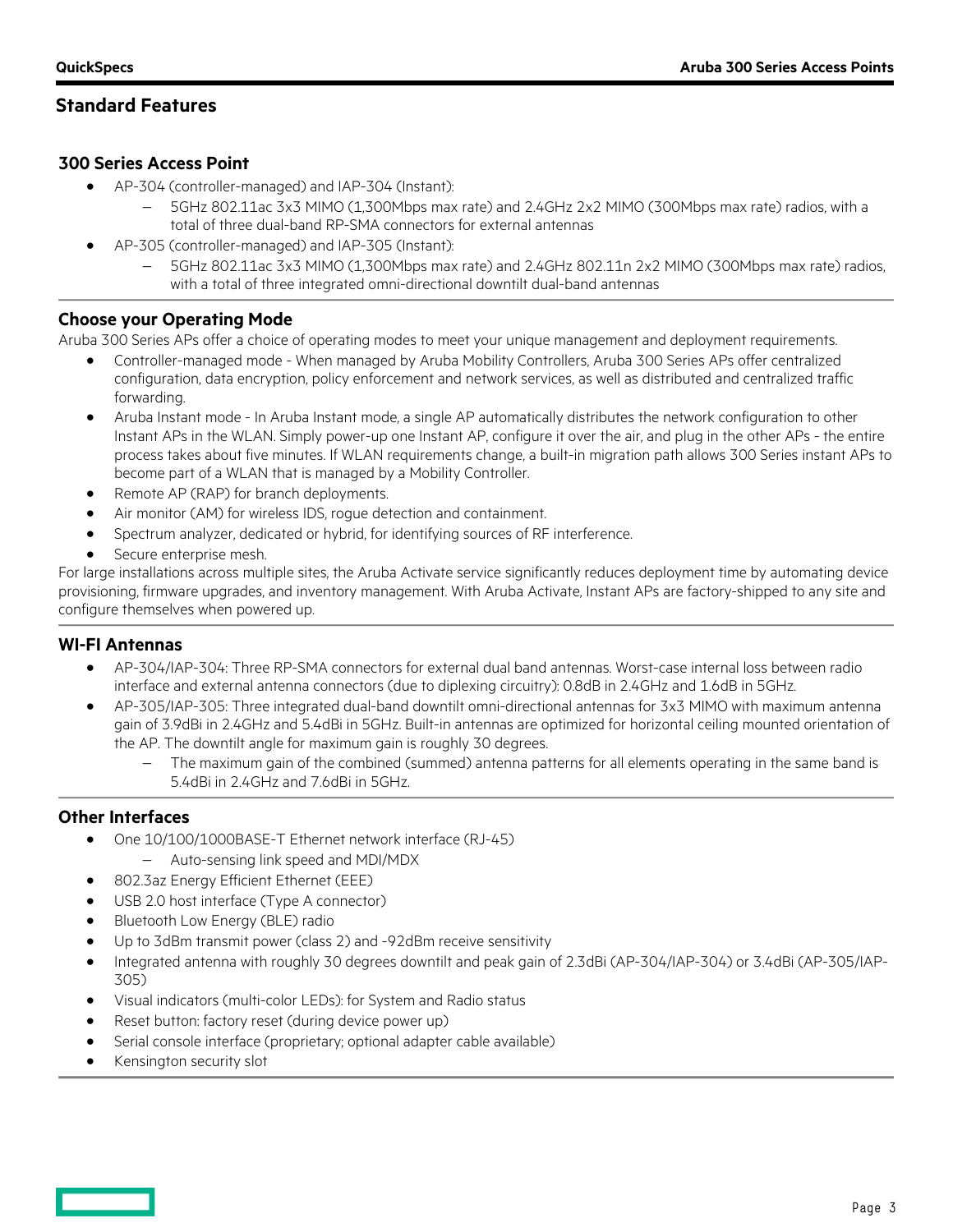## **Standard Features**

## **Mounting**

- The AP ships with two (white) mounting clips to attach to a 9/16-inch or 15/16-inch flat T-bar drop-tile ceiling.
- Several optional mount kits are available to attach the AP to a variety of surfaces; see the Ordering Information section below for details

#### **Warranty**

• **[Aruba Limited lifetime warranty](http://www.arubanetworks.com/support-services/product-warranties/)**

#### **Minimum Software Versions**

- ArubaOS 6.5.1.0
- Aruba InstantOS 4.3.1.0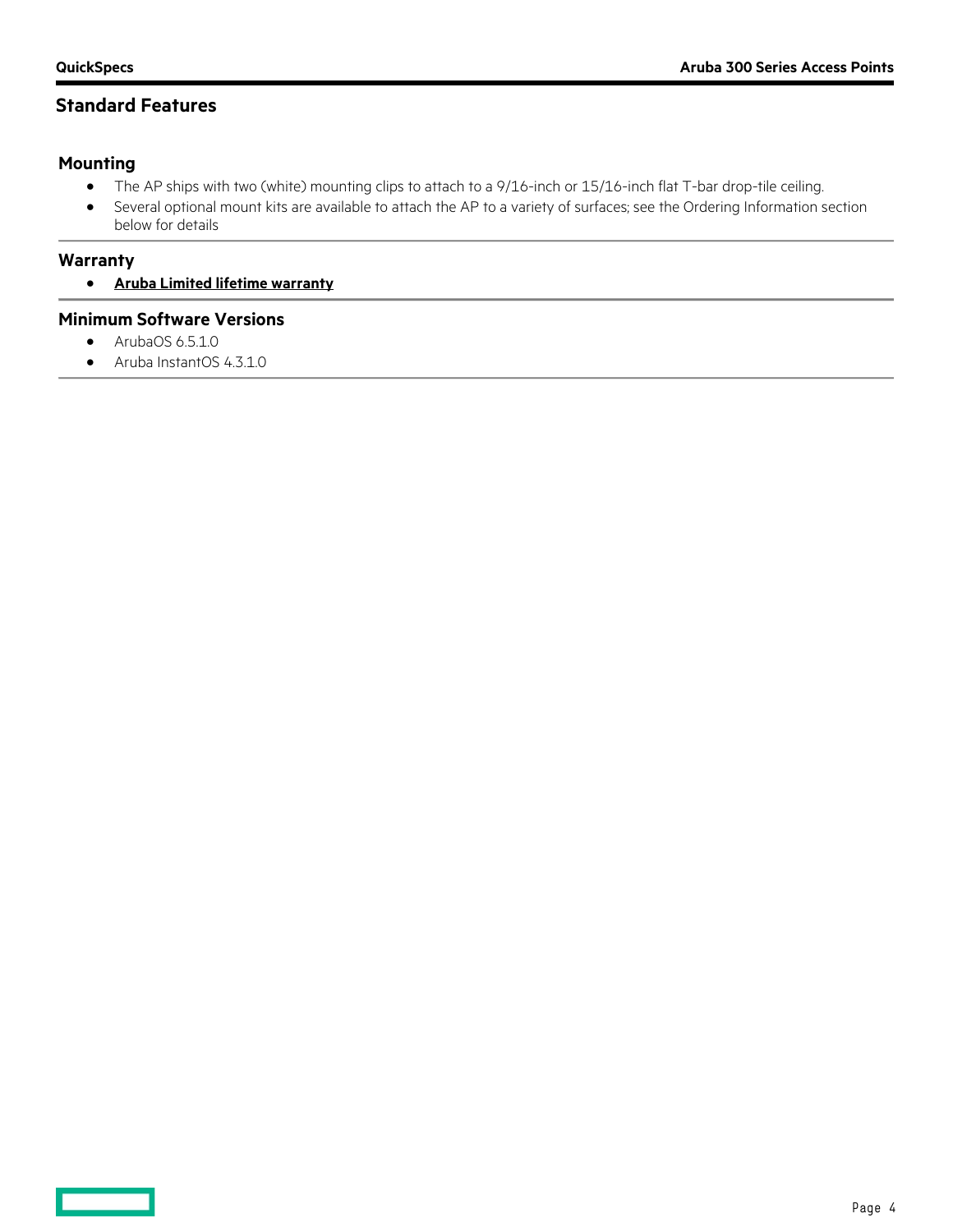# **Configuration Information**

|                | <b>Step 1: Select AP Model</b>                                                                     |               |
|----------------|----------------------------------------------------------------------------------------------------|---------------|
| <b>Remarks</b> | <b>Description</b>                                                                                 | <b>SKU</b>    |
|                | <b>Controller-Managed Access Points</b>                                                            |               |
| 1              | Aruba AP-304 802.11n/ac 2x2:2/3x3:3 MU-MIMO Dual Radio Antenna Connectors AP                       | <b>JX935A</b> |
| 1              | Aruba AP-305 802.11n/ac 2x2:2/3x3:3 MU-MIMO Dual Radio Integrated Antenna AP                       | <b>JX936A</b> |
|                | <b>Controller-less (Instant) Access Points</b>                                                     |               |
| 1              | Aruba IAP-304 (RW) 802.11n/ac Dual 2x2:2/3x3:3 MU-MIMO Radio Antenna Connectors Instant AP         | JX939A        |
| 1              | Aruba IAP-304 (US) 802.11n/ac Dual 2x2:2/3x3:3 MU-MIMO Radio Antenna Connectors Instant AP         | <b>JX940A</b> |
| 1              | Aruba IAP-304 (JP) 802.11n/ac Dual 2x2:2/3x3:3 MU-MIMO Radio Antenna Connectors Instant AP         | <b>JX942A</b> |
| 2              | Aruba IAP-305 (RW) 802.11n/ac Dual 2x2:2/3x3:3 MU-MIMO Radio Integrated Antenna Instant AP         | <b>JX945A</b> |
| $\overline{2}$ | Aruba IAP-305 (US) 802.11n/ac Dual 2x2:2/3x3:3 MU-MIMO Radio Integrated Antenna Instant AP         | <b>JX946A</b> |
| 2              | Aruba IAP-305 (IL) 802.11n/ac Dual 2x2:2/3x3:3 MU-MIMO Radio Integrated Antenna Instant AP         | <b>JX947A</b> |
| $\overline{2}$ | Aruba IAP-305 (JP) 802.11n/ac Dual 2x2:2/3x3:3 MU-MIMO Radio Integrated Antenna Instant AP         | <b>JX948A</b> |
| 2              | Aruba Instant IAP-305 (EG) 802.11n/ac Dual 2x2:2/3x3:3 MU-MIMO Radio Integrated Antenna AP         | JY864A        |
| <b>Notes:</b>  | All models ship with ceiling rail adapters (for flat rails) in the box.                            |               |
|                | <b>Central Managed Instant Access Points</b>                                                       |               |
|                | Aruba CM Instant IAP-305 (RW) 802.11n/ac Dual 2x2:2/3x3:3 MU-MIMO Radio Integrated Antenna AP      | JX945ACM      |
|                | Aruba CM Instant IAP-305 (US) 802.11n/ac Dual 2x2:2/3x3:3 MU-MIMO Radio Integrated Antenna AP      | JX946ACM      |
|                | <b>TAA Controller-Managed Access Points</b>                                                        |               |
| 2              | Aruba AP-304 TAA-compliant 802.11n/ac Dual 2x2:2/3x3:3 MU-MIMO Dual Radio Antenna Connectors<br>AP | <b>JX937A</b> |
| 2              | Aruba AP-305 TAA-compliant 802.11n/ac Dual 2x2:2/3x3:3 MU-MIMO Dual Radio Integrated Antenna<br>AP | <b>JX938A</b> |
|                | <b>TAA Instant Access Points</b>                                                                   |               |
| 1              | Aruba IAP-304 (RW) TAA 802.11n/ac Dual 2x2:2/3x3:3 MU-MIMO Radio Ant Connectors Instant AP         | <b>JX943A</b> |
| $\mathbf{1}$   | Aruba IAP-304 (US) TAA 802.11n/ac Dual 2x2:2/3x3:3 MU-MIMO Radio Ant Connectors Instant AP         | <b>JX944A</b> |
| 2              | Aruba IAP-305 (RW) TAA 802.11n/ac Dual 2x2:2/3x3:3 MU-MIMO Radio Integrated Antenna Instant<br>AP  | <b>JX949A</b> |
| 2              | Aruba IAP-305 (US) TAA 802.11n/ac Dual 2x2:2/3x3:3 MU-MIMO Radio Integrated Antenna Instant AP     | <b>JX950A</b> |
| <b>Notes:</b>  | 1= Add PoE injector or AC adapter, antennas                                                        |               |
|                | 2= Add PoE injector or AC adapter                                                                  |               |

<u>and a sta</u>

|                | Select one of the following:                                                                                                                                |               |  |  |  |
|----------------|-------------------------------------------------------------------------------------------------------------------------------------------------------------|---------------|--|--|--|
| <b>Remarks</b> | <b>Description</b><br><b>SKU</b>                                                                                                                            |               |  |  |  |
| <b>Notes:</b>  | If this Power Supply is selected, bring in (Min 1 // Max 1) Localized power cord based on the<br>$\overline{\phantom{m}}$<br><b>Aruba Localization Menu</b> |               |  |  |  |
|                | - Most devices are PoE powered from switch so these are optional                                                                                            |               |  |  |  |
|                | Compatible with the 304/305 AP models                                                                                                                       |               |  |  |  |
|                | AP-POE-ATSR 1-Port Smart Rate 802.3at 30W midspan injector                                                                                                  | R6P67A        |  |  |  |
|                | Aruba PD-9001GR-AC 30W 802.3at PoE+ 10/100/1000 Ethernet Indoor Rated Midspan Injector                                                                      | <b>JW629A</b> |  |  |  |
|                | AP-POE-AFGE 1-Port GbE 802.3af 15.4W midspan injector                                                                                                       | R6P68A        |  |  |  |
|                | Aruba PD-3510G-AC 15.4W 802.3af PoE 10/100/1000Base-T Ethernet Midspan Injector                                                                             | JW627A        |  |  |  |
| <b>Notes:</b>  | AP will operate in restricted (power-save) mode with this injector                                                                                          |               |  |  |  |
|                | AP-AC-12V30B 12V/30W AC/DC Desktop Style 2.1/5.5/9.5mm Circular 90 Deg Plug DoE Level VI<br>Adapter                                                         | JX990A        |  |  |  |
|                | AP-AC2-12B 12V/48W AC/DC desktop style power adapter with 2.1/5.5mm connector                                                                               | R3K00A        |  |  |  |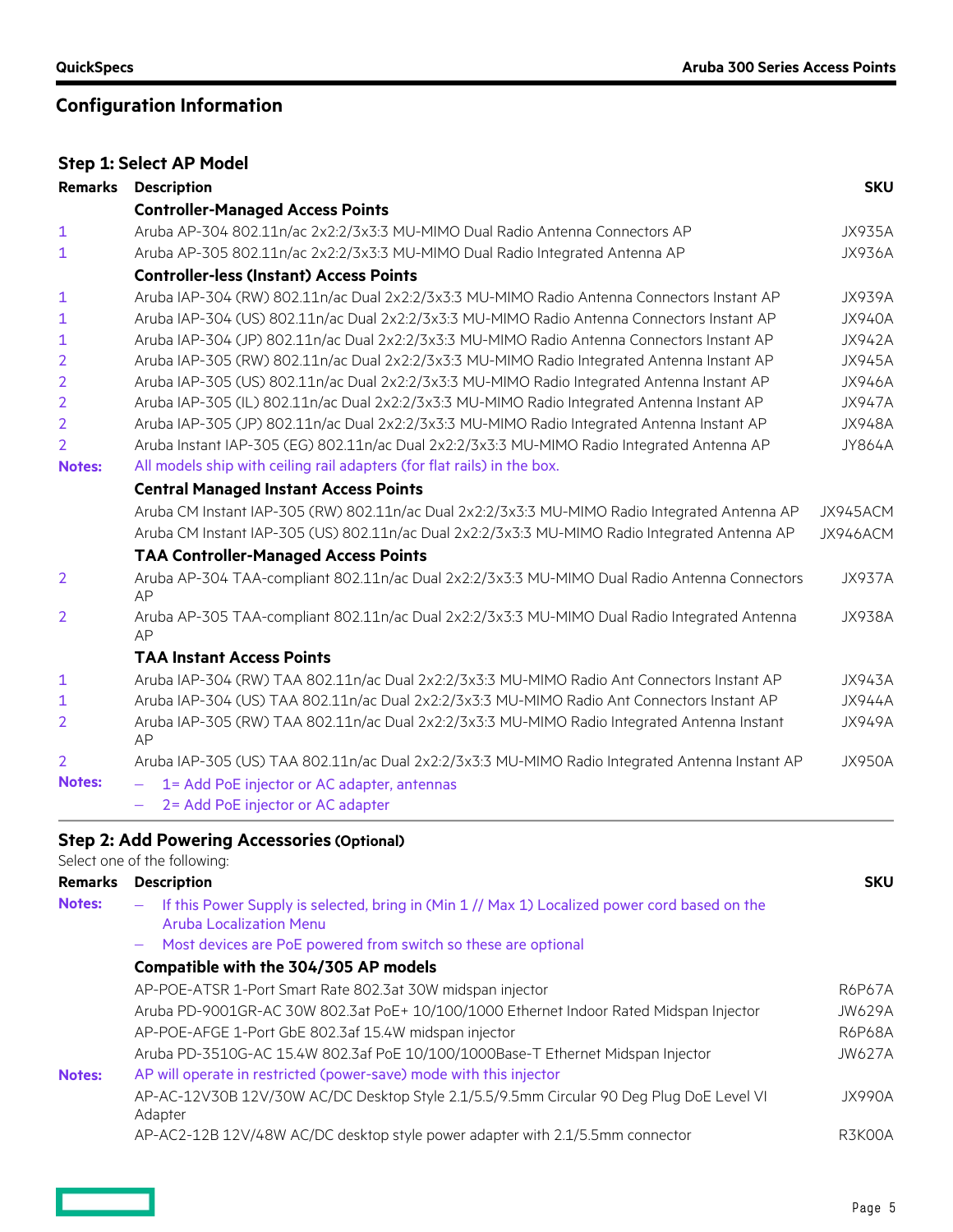# **Configuration Information**

#### **Compatible with the 305C AP models**

|               | Aruba CM PD-9001GR-AC 802.3at PoE+ 10/100/1000 Ethernet Indoor Rated Midspan Injector  | JW629ACM      |
|---------------|----------------------------------------------------------------------------------------|---------------|
|               | Aruba CM PD-3501G-AC 15.4W 802.3af PoE 10/100/1000Base-T Ethernet Midspan Injector     | JW627ACM      |
|               | Aruba CM AP-AC-12V30B 12V/30W AC/DC desktop style power adapter with type B connector  | JX990ACM      |
|               | Aruba CM AP-AC2-12B 12V/48W AC/DC desktop style power adapter with 2.1/5.5mm connector | R3K00ACM      |
| <b>Notes:</b> | Most devices are PoE powered from switch so these are optional                         |               |
|               | Select three-prong AC power cord for injector or AC adapter                            |               |
|               | PC-AC-ARG AC power cord 250V/10A 1.8m C13 to IRAM 2073                                 | <b>JW113A</b> |
|               | PC-AC-AUS AC power cord 250V/10A 1.8m C13 to AS3112                                    | <b>JW114A</b> |
|               | PC-AC-BR AC power cord 250V/10A 1.8m C13 to NBR 14136                                  | <b>JW115A</b> |
|               | PC-AC-CHN AC power cord 250V/10A 1.8m C13 to GB2099                                    | <b>JW116A</b> |
|               | PC-AC-DEN AC power cord 250V/10A 1.8m C13 to AFSNIT 107-2-D1                           | <b>JW117A</b> |
|               | PC-AC-EC AC power cord 250V/10A 1.8m C13 to CEE7/7                                     | <b>JW118A</b> |
|               | PC-AC-IN AC power cord 250V/6A 1.8m C13 to IS1293                                      | <b>JW119A</b> |
|               | PC-AC-IL AC power cord 250V/10A 1.8m C13 to SI32                                       | <b>JW120A</b> |
|               | PC-AC-IT AC power cord 250V/10A 1.8m C13 to CEI 23-50                                  | <b>JW121A</b> |
|               | PC-AC-JPN AC power cord 125V/12A 1.8m C13 to JISC 8303                                 | <b>JW122A</b> |
|               | PC-AC-KOR AC power cord 250V/7A 1.8m C13 to KSC 8305                                   | <b>JW123A</b> |
|               | PC-AC-NA AC power cord 125V/10A 1.8m C13 to NEMA 5-15P                                 | <b>JW124A</b> |
|               | PC-AC-SWI AC power cord 220V/10A 1.8m C13 to SEV 1011                                  | <b>JW125A</b> |
|               | PC-AC-TW AC power cord 125V/7A 1.8m C13 to CNS 10917                                   | <b>JW126A</b> |
|               | PC-AC-UK AC power cord 250V/10A 1.8m C13 to BS1363                                     | <b>JW127A</b> |
|               | PC-AC-ZA AC power cord 250V/10A 1.8m C13 to SANS 164-1                                 | <b>JW128A</b> |
|               |                                                                                        |               |

#### **Step 3: Add Mount Accessories (Optional)**

For 304, 305 Std (Min 0 // max 1) User Selection (min 0 // max 1)

### **Remarks Description SKU**

### **Compatible with the 304/305 AP models**

|               | AP-220-MNT-C2 2x Ceiling Grid Rail Adapter for Interlude and Silhouette Mt Kit            | JW045A        |
|---------------|-------------------------------------------------------------------------------------------|---------------|
|               | AP-MNT-CM1 Industrial Grade Indoor Access Point Metal Suspended Ceiling Rail Mount Kit    | JX961A        |
|               | AP-220-MNT-W1 Flat Surface Wall/Ceiling Black AP Basic Flat Surface Mount Kit             | JW046A        |
|               | AP-220-MNT-W1W Flat Surface Wall/Ceiling White AP Basic Flat Surface Mount Kit            | JW047A        |
|               | AP-200-MNT-W3 White Low Profile Box Style Secure Small Indoor AP Flat Surface Mount Kit   | <b>JY705A</b> |
|               | AP-220-MNT-W3 White Low Profile Box Style Secure Large Indoor AP Flat Surface Mount Kit   | <b>JY706A</b> |
|               | AP-MNT-W4 White Low Profile Basic AP Flat Surface Mount Kit                               | Q9U25A        |
|               | <b>Compatible with the 305C AP models</b>                                                 |               |
|               | Aruba CM AP-220-MNT-W1 Flat Surface Wall/Ceiling Black AP Basic Flat Surface Mount Kit    | JW046ACM      |
|               | Aruba CM AP-220-MNT-W1W Flat Surface Wall/Ceiling White AP Basic Flat Surface Mount Kit   | JW047ACM      |
|               | Aruba CM AP-200-MNT-W3 White Low Profile Box Style Secure Small AP Flat Surface Mount Kit | JY705ACM      |
|               | Aruba CM AP-220-MNT-W3 White Low Profile Box Style Secure Large AP Flat Surface Mount Kit | JY706ACM      |
|               | Aruba CM AP-220-MNT-C2 2x Ceiling Grid Rail Adapter for Interlude and Silhouette Mt Kit   | JW045ACM      |
|               | Aruba CM AP-MNT-CM1 Metal Suspended Ceiling Rail Mount Kit                                | JX961ACM      |
|               | Aruba CM AP-MNT-W4 White Low Profile Basic AP Flat Surface Mount Kit                      | Q9U25ACM      |
| <b>Notes:</b> | - *JY705A is compatible for all 304/305 AP, but it blocks the DC and console ports.       |               |
|               |                                                                                           |               |

− 304/305 AP Unit ships with basic suspended ceiling rail clips (JW044A)

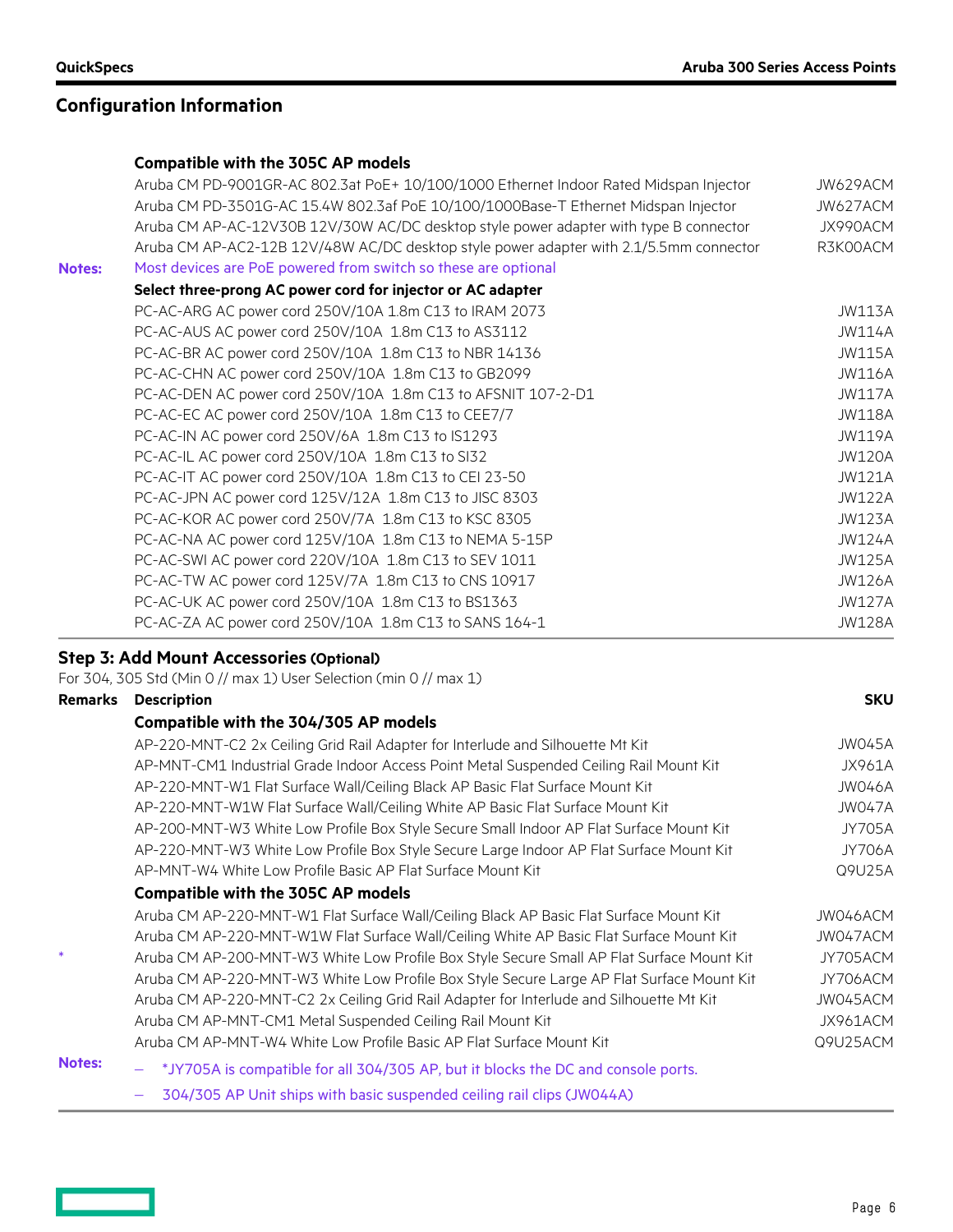## **Configuration Information**

#### **Step 4: Select Antennas (AP-304 Only)**

For 304 Std (Min 0 // max 1) User Selection (min 0 // max 1)

| Interface(s)                   | Qty          | <b>Target Environment</b> | <b>Mounting</b>           | <b>Description</b>                                                                                  | <b>SKU</b>    |
|--------------------------------|--------------|---------------------------|---------------------------|-----------------------------------------------------------------------------------------------------|---------------|
| 1x RP-SMA<br>male<br>connector | 3            | Indoor                    | Direct-mount              | AP-ANT-1W 2.4-2.5GHz (4dBi)/4.9-5.875GHz<br>(6dBi) Hi Gain Dual-band Omni-Dir Indoor<br>Antenna     | JW009A        |
| 1x RP-SMA<br>male pigtail      | 3            | Indoor                    | Direct, using<br>pigtails | AP-ANT-13B 2.4-2.5GHz (2.3dBi)/4.9-5.9GHz<br>(4.0dBi) Downtilt Smallest Omni-Dir Single Ant         | JW001A        |
| 3x RP-SMA<br>male pigtail      | $\mathbf{1}$ | Indoor                    | Direct, using<br>pigtails | AP-ANT-16 2.4-2.5Ghz (3.9dBi)/4.9-5.9GHz<br>(4.7dBi) 3 Elmt MIMO Ant w/Downtilt Omni-Dir<br>Antenna | JW003A        |
| 1x RP-SMA<br>male pigtail      | 3            | Indoor/outdoor            | Direct, using<br>pigtails | AP-ANT-19 2.4/5G Dual Band Omni-Dir<br>3dBi/6dBi Indr/Otdr RPSMA Cnctr Ant w/36in<br>Intgrtd Cable  | JW004A        |
| 1x RP-SMA<br>male<br>connector | 3            | Indoor                    | Direct-mount              | AP-ANT-20W 2.4-2.5GHz (2dBi)/4.9-5.875GHz<br>(2dBi) Compact Omni-Dir DMt Indr White Antenna         | JW011A        |
| 3x RP-SMA<br>male pigtail      | $\mathbf{1}$ | Indoor/outdoor            | Direct, using<br>pigtails | AP-ANT-35A Dual Band 90x90deg 5dBi +/- 45<br>and V Pol 3 Element MIMO 3xRPSMA Pigtail<br>Antenna    | JW015A        |
| 3x RP-SMA<br>male pigtail      | $\mathbf{1}$ | Indoor/outdoor            | Direct, using<br>pigtails | AP-ANT-38 Dual Band 60x60deg 8dBi +/- 45 and<br>V Pol 3 Element MIMO 3xRPSMA Pigtail Antenna        | <b>JW016A</b> |

#### **Notes:**

AP-ANT-1W, and AP-ANT-20W are usually direct connect to the chassis

- AP-ANT-35A,AP-ANT-38 ship with hardware for flush mount to a flat surface
- AP-304 has 3x RPSMA female, concurrent dual-band connections

#### **Step 5: Add Antenna Mount Kit (Optional)**

For 304 Std (Min 0 // max 1) User Selection (min 0 // max 1)

|  | <b>Remarks Description</b> | SKU |
|--|----------------------------|-----|
|--|----------------------------|-----|

|               | AP-ANT-MNT-3 AP-ANT-25A/28/35A/38 Azimuth and Elevation Adjustable Mount Kit | JWO20A |
|---------------|------------------------------------------------------------------------------|--------|
| <b>Notes:</b> | Compatible with AP-ANT-35A and AP-ANT-38                                     |        |

#### **Step 6: Add Cosmetic Snap-on Cover (AP-305 Only, Optional)**

For 305 Std (Min 0 // max 99) User Selection (min 0 // max 99)

|               | AP-305-CVR-20 20-pk for AP-305 with Holes for LED Indicators White Non-glossy Snap-on Covers | JX951A   |
|---------------|----------------------------------------------------------------------------------------------|----------|
|               | Aruba CM AP-305-CVR-20 20-pk White Non-glossy Snap-on Covers                                 | JX951ACM |
| <b>Notes:</b> | One kit per 20 access points                                                                 |          |

#### **Step 7: Add Other (Optional)**

Compatible with the 304/305 AP

| <b>Remarks</b> Description                                                 | <b>SKU</b>    |
|----------------------------------------------------------------------------|---------------|
| AP-CBL-SER Header TTL3.3V to DB9 female AP Console Adapter Cable           | JW071A        |
| Aruba AP-USB-ZB External USB based Dongle with Zigbee and BLE for AP       | <b>R2X45A</b> |
| Aruba AP-USB-ZB 10-pk External USB based Dongle with Zigbee and BLE for AP | R2Y09A        |
| Aruba AP-USB-ZB 50-pk External USB based Dongle with Zigbee and BLE for AP | <b>R2Y10A</b> |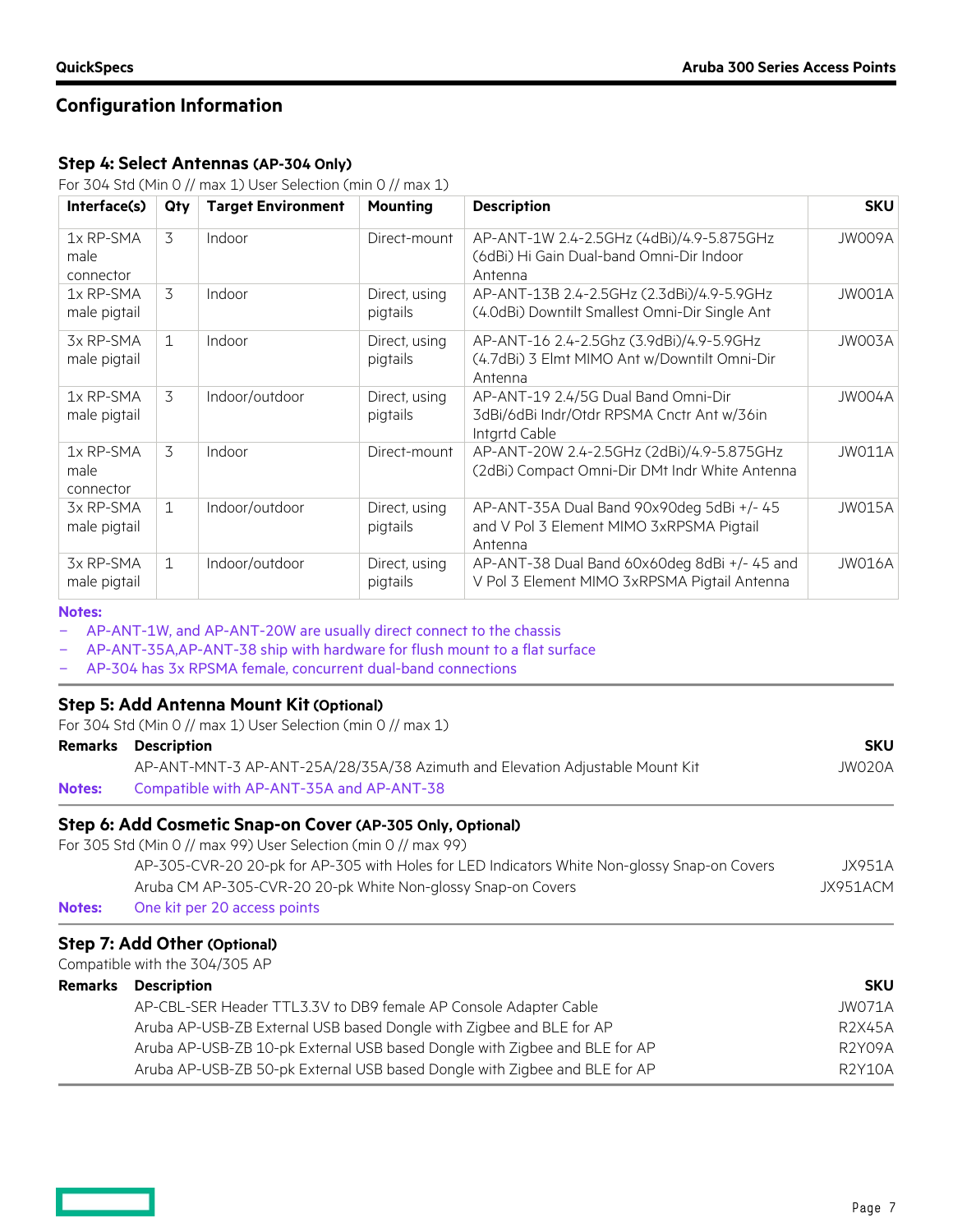<u>and the second</u>

# **Configuration Information**

## **Step 8: Add Software (Optional)**

Compatible with the 304/305 AP

| <b>Remarks</b> | <b>Description</b>                                                 | <b>SKU</b> |
|----------------|--------------------------------------------------------------------|------------|
|                | Aruba Central AP Foundation 1 year Subscription E-STU              | Q9Y58AAE   |
|                | Aruba Central AP Foundation 3 year Subscription E-STU              | Q9Y59AAE   |
|                | Aruba Central AP Foundation 5 year Subscription E-STU              | Q9Y60AAE   |
|                | Aruba Central AP Foundation 7 year Subscription E-STU              | Q9Y61AAE   |
|                | Aruba Central AP Foundation 10 year Subscription E-STU             | Q9Y62AAE   |
|                | Aruba Central AP Advanced 1yr Subscription E-STU                   | Q9Y63AAE   |
|                | Aruba Central AP Advanced 3yr Subscription E-STU                   | Q9Y64AAE   |
|                | Aruba Central AP Advanced 5yr Subscription E-STU                   | Q9Y65AAE   |
|                | Aruba Central AP Advanced 7yr Subscription E-STU                   | Q9Y66AAE   |
|                | Aruba Central AP Advanced 10yr Subscription E-STU                  | Q9Y67AAE   |
| <b>Notes:</b>  | Add the Central Cloud Skus to the Aruba Catalog as Standalone:     |            |
|                | Aruba > Network Management > Central > Cloud Services              |            |
|                | Aruba Central On-Premises AP Foundation 1 year Subscription E-STU  | R6U63AAE   |
|                | Aruba Central On-Premises AP Foundation 3 year Subscription E-STU  | R6U64AAE   |
|                | Aruba Central On-Premises AP Foundation 5 year Subscription E-STU  | R6U65AAE   |
|                | Aruba Central On-Premises AP Foundation 7 year Subscription E-STU  | R6U66AAE   |
|                | Aruba Central On-Premises AP Foundation 10 year Subscription E-STU | R6U67AAE   |
| <b>Notes:</b>  | Add the Central On-Prem Skus to the Aruba Catalog as Standalone:   |            |
|                | Aruba > Network Management > Central > On-Prem Services            |            |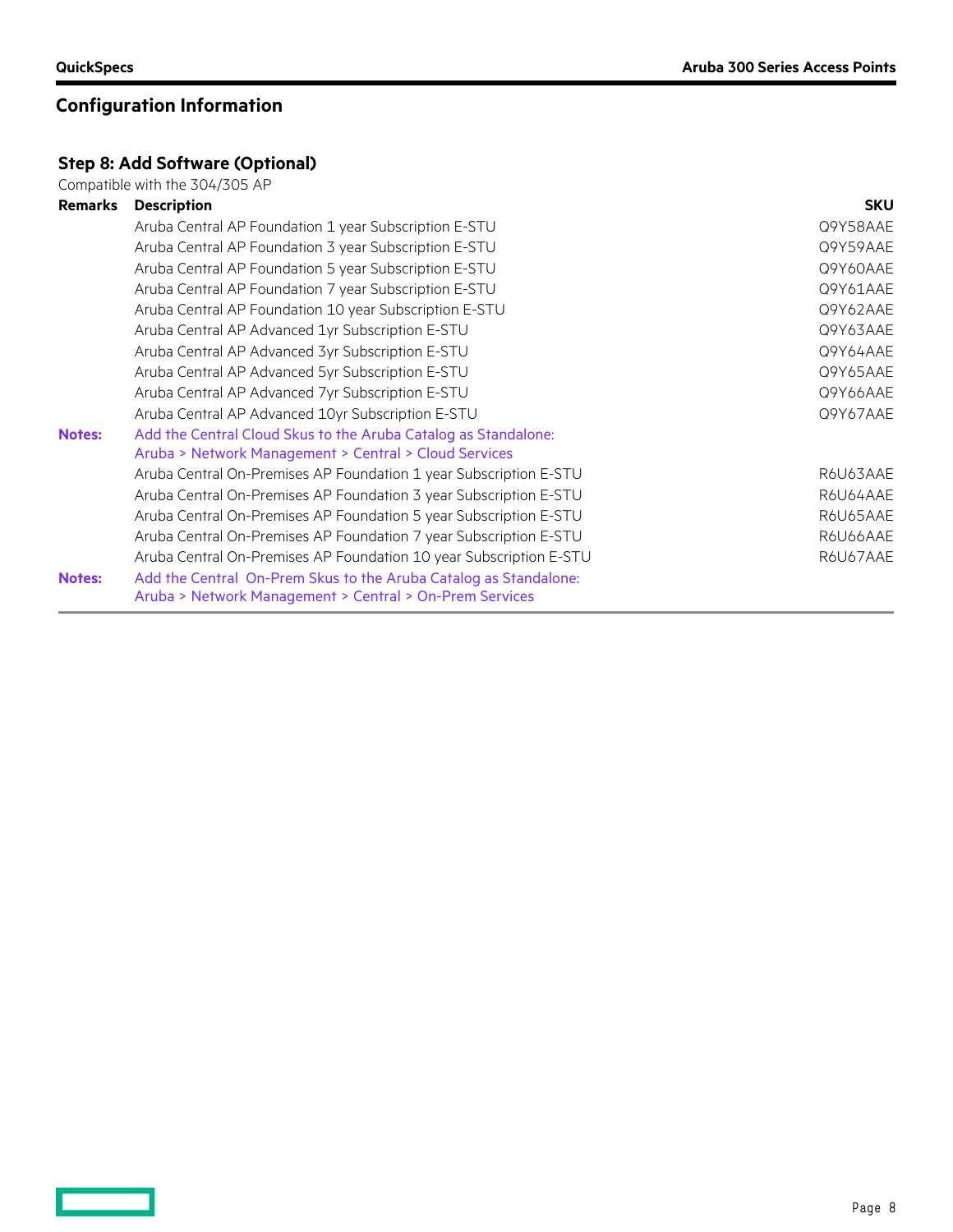# **Technical Specifications**

## **RF Performance Table**

|                               | Maximum transmit power (dBm)<br>per transmit chain | Receiver sensitivity (dBm) per<br>receive chain |  |  |  |  |
|-------------------------------|----------------------------------------------------|-------------------------------------------------|--|--|--|--|
| 802.11b 2.4GHz                |                                                    |                                                 |  |  |  |  |
| 1 Mbps                        | 18.0                                               | $-95.0$                                         |  |  |  |  |
| 11 Mbps                       | 18.0                                               | $-88.0$                                         |  |  |  |  |
| 802.11g 2.4GHz                |                                                    |                                                 |  |  |  |  |
| 6 Mbps                        | 18.0                                               | $-92.0$                                         |  |  |  |  |
| 54 Mbps                       | 18.0                                               | $-74.0$                                         |  |  |  |  |
| 802.11n HT20 2.4GHz           |                                                    |                                                 |  |  |  |  |
| MCSO/8                        | 18.0                                               | $-91.0$                                         |  |  |  |  |
| MCS7/15                       | 18.0                                               | $-71.0$                                         |  |  |  |  |
| 802.11n HT40 2.4GHz           |                                                    |                                                 |  |  |  |  |
| MCSO/8                        | 18.0                                               | $-88.0$                                         |  |  |  |  |
| MCS7/15                       | 18.0                                               | $-68.0$                                         |  |  |  |  |
| 802.11a 5GHz                  |                                                    |                                                 |  |  |  |  |
| 6 Mbps                        | 18.0                                               | $-92.0$                                         |  |  |  |  |
| 54 Mbps                       | 18.0                                               | $-74.0$                                         |  |  |  |  |
| 802.11n HT20 5 GHz            |                                                    |                                                 |  |  |  |  |
| MCS0/8/16                     | 18.0                                               | $-91.0$                                         |  |  |  |  |
| MCS7/15/23                    | 18.0                                               | $-71.0$                                         |  |  |  |  |
| 802.11n HT40 5GHz             |                                                    |                                                 |  |  |  |  |
| MCS0/8/16                     | 18.0                                               | $-88.0$                                         |  |  |  |  |
| MCS7/15/23                    | 17.0                                               | $-68.0$                                         |  |  |  |  |
| 802.11ac VHT20 5GHz (SU-MIMO) |                                                    |                                                 |  |  |  |  |
| MCS <sub>0</sub>              | 18.0                                               | $-91.0$                                         |  |  |  |  |
| MCS8                          | 18.0                                               | $-67.0$                                         |  |  |  |  |
| 802.11ac VHT40 5GHz (SU-MIMO) |                                                    |                                                 |  |  |  |  |
| MCS <sub>0</sub>              | 18.0                                               | $-88.0$                                         |  |  |  |  |
| MCS9                          | 17.0                                               | $-63.0$                                         |  |  |  |  |
| 802.11ac VHT80 5GHz (SU-MIMO) |                                                    |                                                 |  |  |  |  |
| MCS <sub>0</sub>              | 18.0                                               | $-85.0$                                         |  |  |  |  |
| MCS9                          | 17.0                                               | $-58.0$                                         |  |  |  |  |

**Notes:** Maximum capability of the hardware provided (excluding antenna gain). Maximum transmit power is limited by local regulatory settings.

#### **Mechanical**

- Dimensions/weight (unit, excluding mount accessories):
	- − 165mm x 165mm x 38mm
	- − 460g
- Dimensions/weight (shipping):
	- − 205mm x 205mm x 52mm
		- − 620g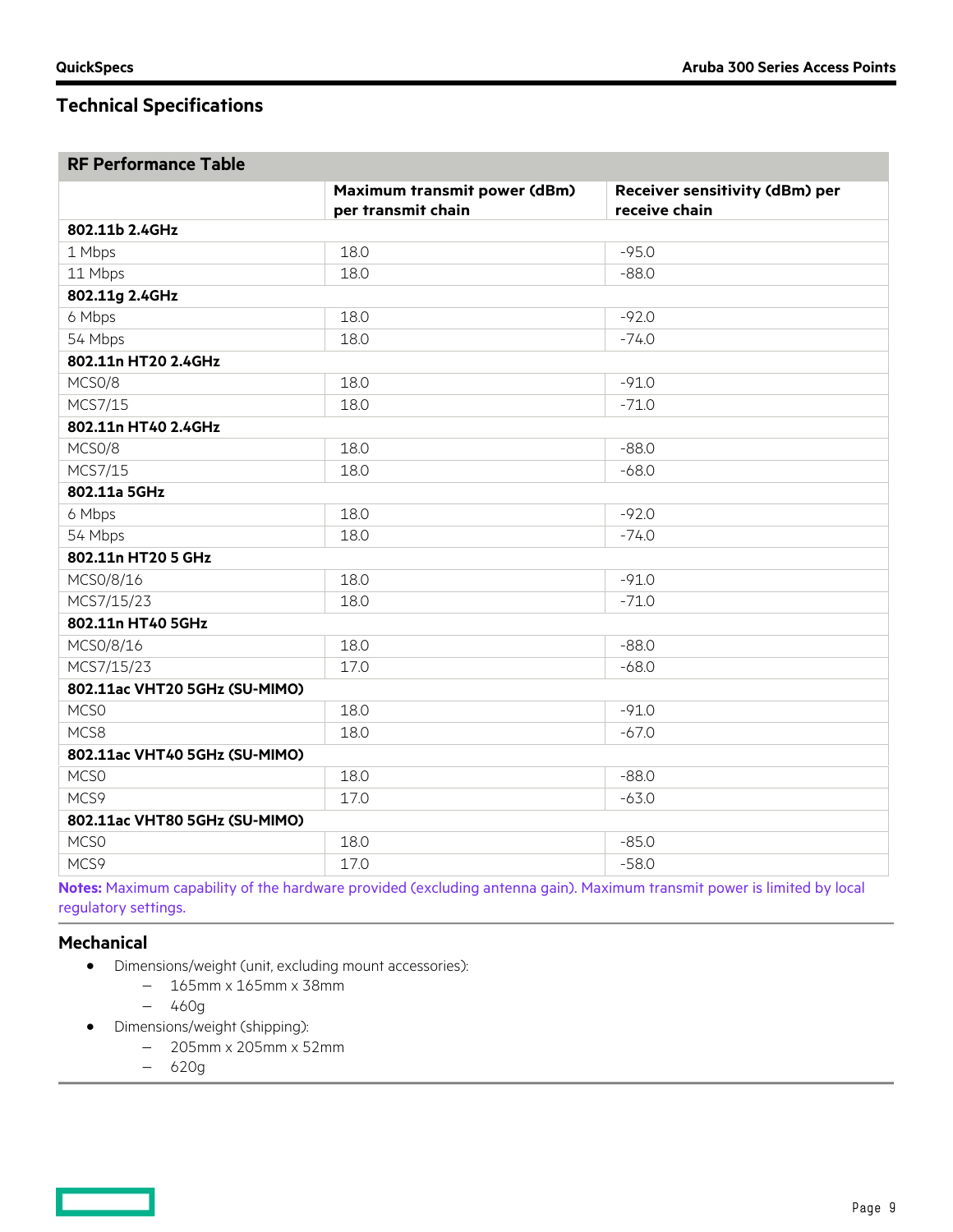# **Technical Specifications**

## **WI-FI Radio Specifications**

- AP type: Indoor, dual radio, 5GHz 802.11ac 3x3 MIMO and 2.4GHz 802.11n 2x2 MIMO
- Software-configurable dual radio supports 5GHz (Radio 0) and 2.4GHz (Radio 1)
- 5GHz: Three spatial stream Single User (SU) MIMO for up to 1,300Mbps wireless data rate to individual 3x3 VHT80 client devices
- 5GHz: Two spatial stream Multi User (MU) MIMO for up to 867Mbps wireless data rate to up to two (1x1 VHT80) MU-MIMO capable client devices simultaneously
- 2.4GHz: Two spatial stream Single User (SU) MIMO for up to 300Mbps wireless data rate to individual 2x2 HT40 client devices
- Support for up to 255 associated client devices per radio, and up to 16 BSSIDs per radio
- Supported frequency bands (country-specific restrictions apply):
	- − 2.400 to 2.4835GHz
	- − 5.150 to 5.250GHz
	- − 5.250 to 5.350GHz
	- − 5.470 to 5.725GHz
	- − 5.725 to 5.850GHz
- Available channels: Dependent on configured regulatory domain
- Dynamic frequency selection (DFS) optimizes the use of available RF spectrum
- Supported radio technologies:
	- − 802.11b: Direct-sequence spread-spectrum (DSSS)
	- − 802.11a/g/n/ac: Orthogonal frequency-division multiplexing (OFDM)
- Supported modulation types:
	- − 802.11b: BPSK, QPSK, CCK
	- − 802.11a/g/n/ac: BPSK, QPSK, 16-QAM, 64-QAM, 256-QAM
- Transmit power: Configurable in increments of 0.5 dBm
- Maximum (conducted) transmit power (limited by local regulatory requirements):
	- − 2.4GHz band: +18 dBm per chain, +21 dBm aggregate (2x2)
		- − 5GHz band: +18 dBm per chain, +23 dBm aggregate (3x3) **Notes:** conducted transmit power levels exclude antenna gain. For total (EIRP) transmit power, add antenna gain

- Advanced Cellular Coexistence (ACC) minimizes interference from cellular networks
- Maximum ratio combining (MRC) for improved receiver performance
- Cyclic delay/shift diversity (CDD/CSD) for improved downlink RF performance
- Short guard interval for 20MHz, 40MHz and 80MHz channels
- Space-time block coding (STBC) for increased range and improved reception
- Low-density parity check (LDPC) for high-efficiency error correction and increased throughput
- Transmit beam-forming (TxBF) for increased signal reliability and range
- Supported data rates (Mbps):
	- − 802.11b: 1, 2, 5.5, 11
	- − 802.11a/g: 6, 9, 12, 18, 24, 36, 48, 54
	- − 802.11n (2.4GHz): 6.5 to 300 (MCS0 to MCS15)
	- − 802.11n (5GHz): 6.5 to 450 (MCS0 to MCS23)
	- − 802.11ac: 6.5 to 1,300 (MCS0 to MCS9, NSS = 1 to 3 for VHT20/40/80
- 802.11n high-throughput (HT) support: HT 20/40
- 802.11ac very high throughput (VHT) support: VHT 20/40/80
- 802.11n/ac packet aggregation: A-MPDU, A-MSDU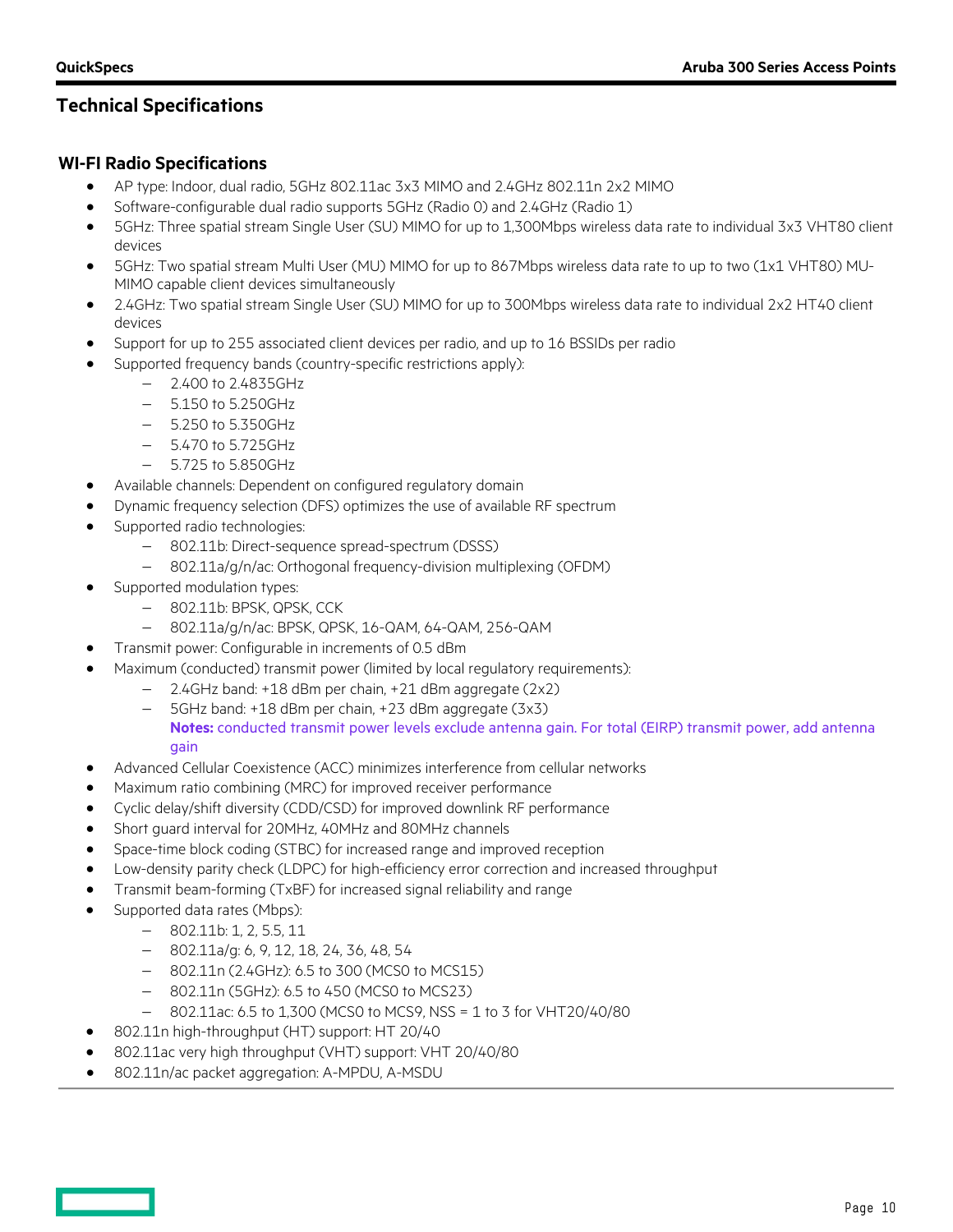# **Technical Specifications**

## **Power Sources and Consumption**

- The AP supports direct DC power and Power over Ethernet (POE)
- When both power sources are available, DC power takes priority over POE
- Power sources are sold separately
- Direct DC source: 12Vdc nominal, +/- 5%
	- − Interface accepts 2.1/5.5-mm center-positive circular plug with 9.5-mm length
- Power over Ethernet (POE): 48 Vdc (nominal) 802.3af/802.3at compliant source
	- − Unrestricted functionality with 802.3at POE
	- − When using IPM, the AP may enter power-save mode with reduced functionality when powered by an 802.3af POE source (see details on Intelligent Power Monitoring elsewhere in this datasheet)
	- − Without IPM, the USB port is disabled when the AP is powered by and 802.3af POE source
- Maximum (worst-case) power consumption: 13W (POE) or 12W (DC)
	- − Excludes power consumed by external USB device (and internal overhead); this could add up to 6.5W (POE) or 5.5W (DC) for a 5W/1A USB device
- Maximum (worst-case) power consumption in idle mode: 3.7W (POE) or 2.6W (DC)

## **Environmental**

- Operating:
	- Temperature: 0° C to +50° C (+32° F to +122° F)
	- Humidity: 5% to 93% non-condensing
- Storage and transportation:
	- Temperature: -40° C to +70° C (-40° F to +158° F)

## **Regulatory**

- FCC/Industry of Canada
- CE Marked
- R&TTE Directive 1995/5/EC
- Low Voltage Directive 72/23/EEC
- EN 300 328
- EN 301 489
- EN 301 893
- UL/IEC/EN 60950
- EN 60601-1-1 and EN 60601-1-2

For more country-specific regulatory information and approvals, please see your Aruba representative.

## **Reliability**

• MTBF: 1,116,000hrs (127yrs) at +25C operating temperature

## **Regulatory Model Numbers**

- AP-304 and IAP-304: APIN0304
- AP-305 and IAP-305: APIN0305

## **Certifications**

- CB Scheme Safety, cTUVus
- UL2043 plenum rating
- Wi-Fi Alliance (WFA) certified 802.11a/b/g/n/ac

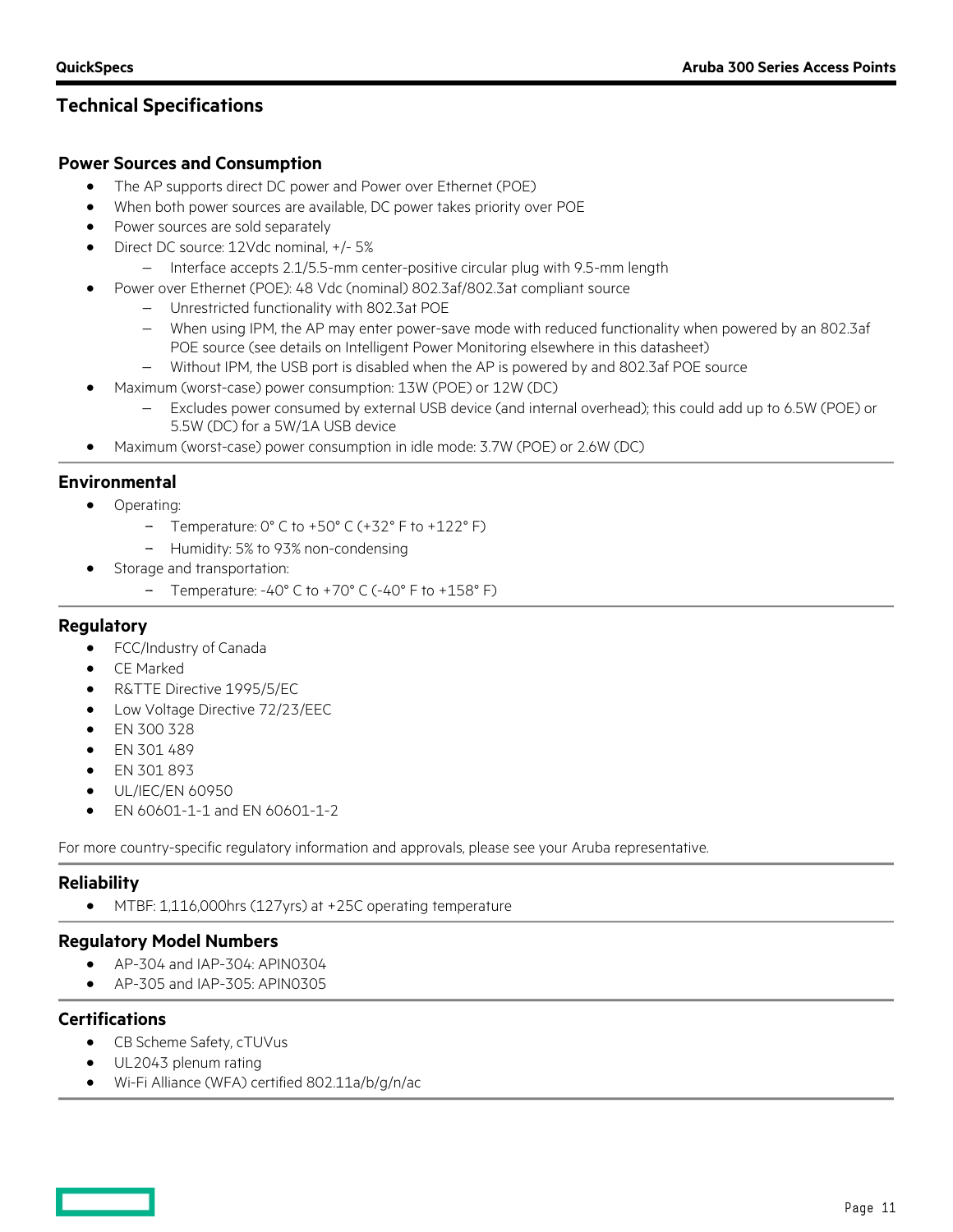$\qquad \qquad$ 

# **Summary of Changes**

| Date        | <b>Version History</b> | <b>Action</b> | <b>Description of Change</b>                                                                   |
|-------------|------------------------|---------------|------------------------------------------------------------------------------------------------|
| 15-Mar-2021 | Version 14             | Changed       | Central Software SKUs were added inConfiguration Information section.                          |
| 08-Sep-2020 | Version 13             | Changed       | Configuration Information section was updated.<br>New SKUS were added.                         |
| 09-Dec-2019 | Version 12             | Changed       | Overview section was updated.                                                                  |
| 04-Nov-2019 | Version 11             | Changed       | Configuration Information section was updated<br>New SKUS were added.                          |
| 07-Oct-2019 | Version 10             | Changed       | Standard Features and Configuration Information sections were updated.<br>New SKUS were added. |
| 01-Oct-2018 | Version 9              | Changed       | SKU descriptions updated.                                                                      |
| 07-May-2018 | Version 8              | Added         | SKU added: Q9U25A                                                                              |
| 05-Mar-2018 | Version 7              | Changed       | Minor changes made on Configuration Information section updated                                |
| 05-Feb-2018 | Version 6              | Changed       | Configuration Information section updated                                                      |
| 18-Dec-2017 | Version 5              | Changed       | Minor changes made on Standard Features                                                        |
| 04-Dec-2017 | Version 4              | Changed       | Minor change made on Environmental information                                                 |
| 23-Oct-2017 | Version 3              | Changed       | Standard Features was updated                                                                  |
| 02-Oct-2017 | Version 2              | Changed       | Aruba information updated; SKU descriptions updated                                            |
| 01-Nov-2016 | Version 1              | <b>New</b>    | New QuickSpecs                                                                                 |